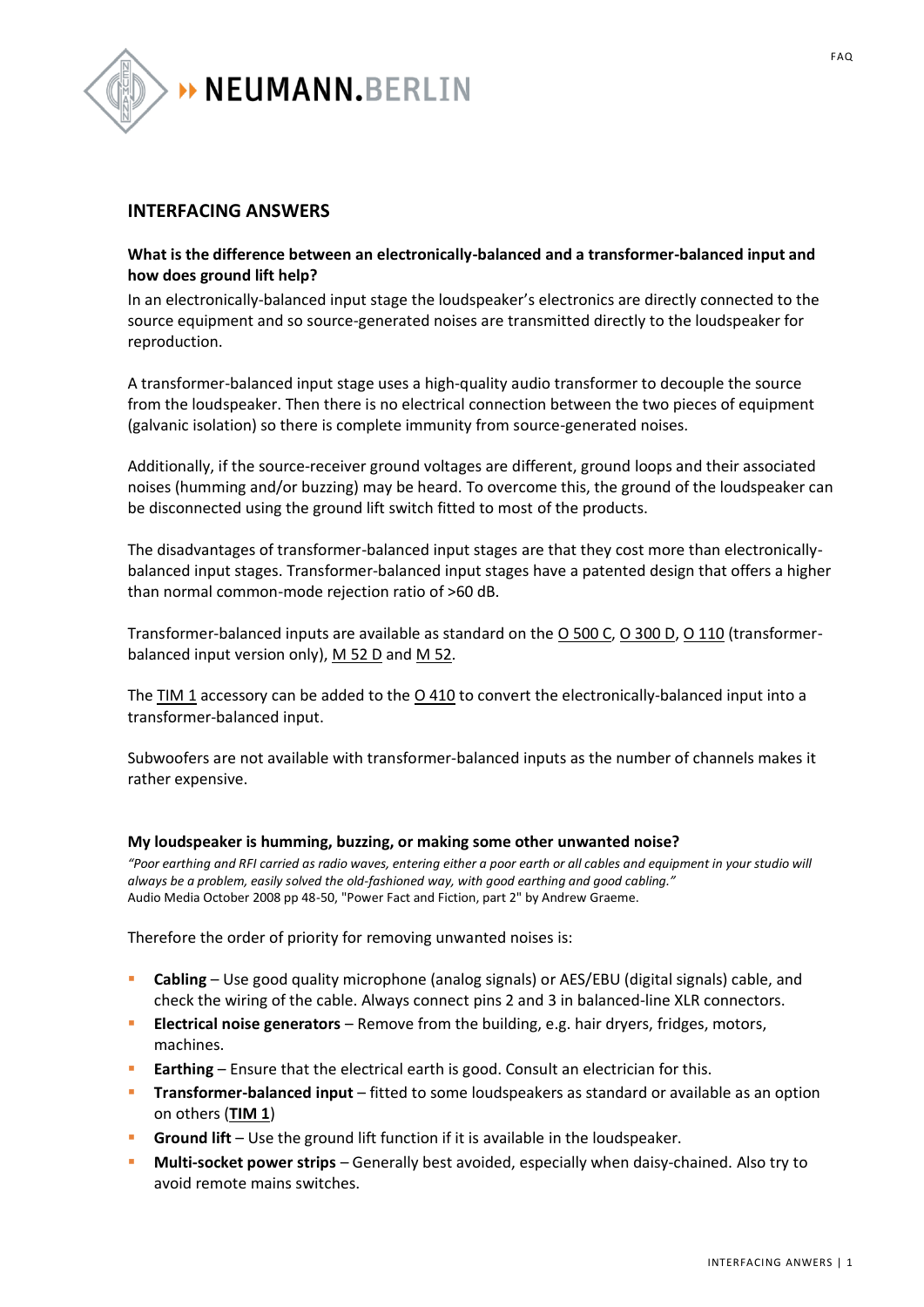

- **Power conditioners** For use in poor quality power supply areas.
- **Example 2 Balanced power** Generally the problem should already be fixed by this stage. See quote below.

Generally solving noise problems does not cost much money as there is usually a simple explanation once the source is found.

*"Balanced power is extremely expensive when done properly and within the law. It does have specific applications, such as scientific laboratories and some operating theatres, and all connections and the combined usage have to be overseen by a qualified electrician, both in the US and within the EU. In some EU and US states, a government accredited certificate of safety is required annually. This is because balanced power, especially when used together with unbalanced power, or just incorrectly installed, can be very dangerous."* Quotation from same source as above.

# **How do I connect the balanced outputs (XLR or TRS Jack) on my source equipment to the loudspeakers?**



Here are the wiring diagrams for the cables.

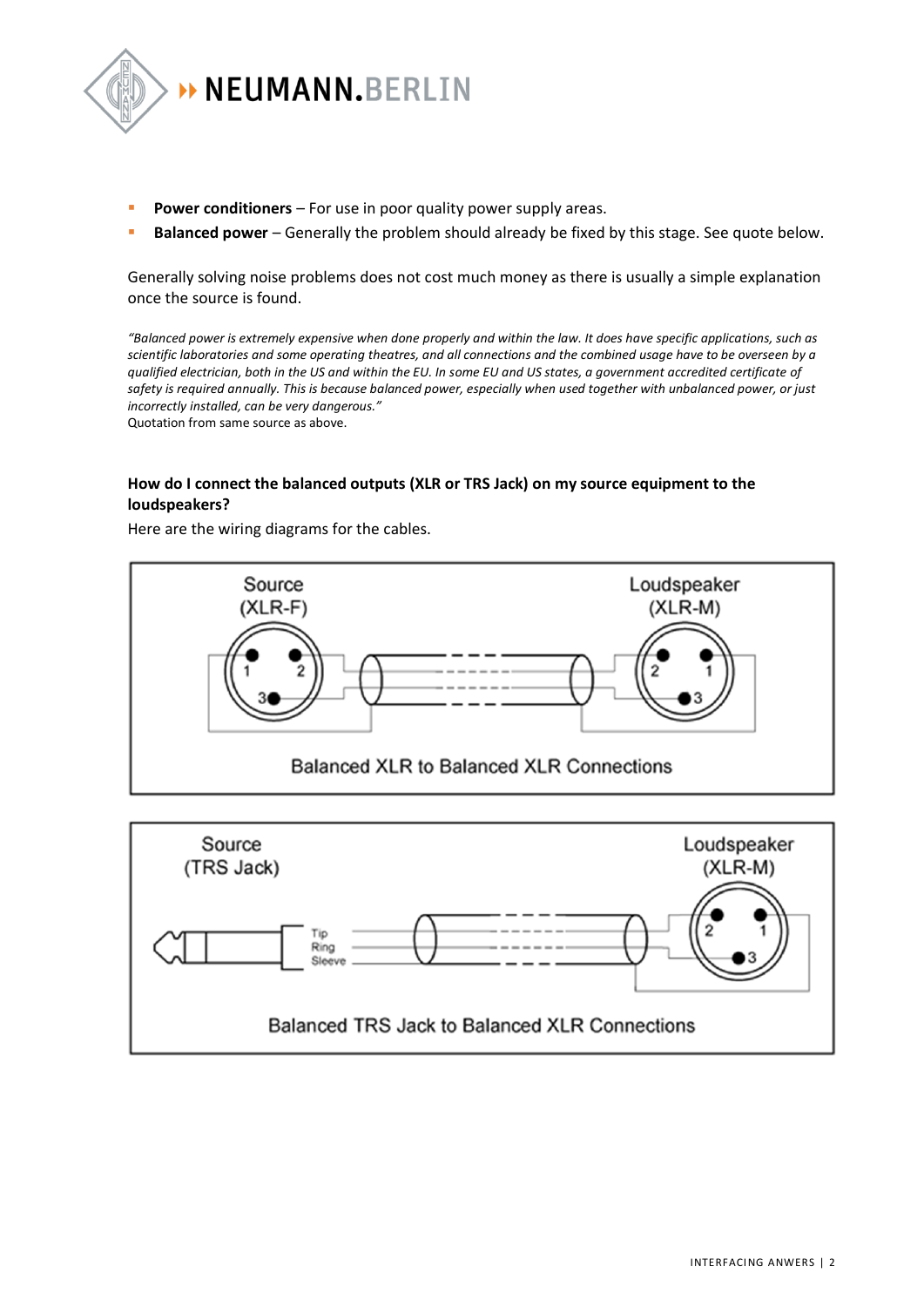

# **How do I connect the unbalanced outputs (RCA or Jack) on my source equipment to the loudspeakers?**

It is highly recommend that balanced connections are used whenever possible. Failing that, here are the wiring diagrams for the cables.





# **How do I connect the stereo unbalanced output (TRS Stereo Jack) on my source equipment to the loudspeakers?**

It is highly recommend that balanced connections are used whenever possible. Failing that, here are the wiring diagrams for the cables.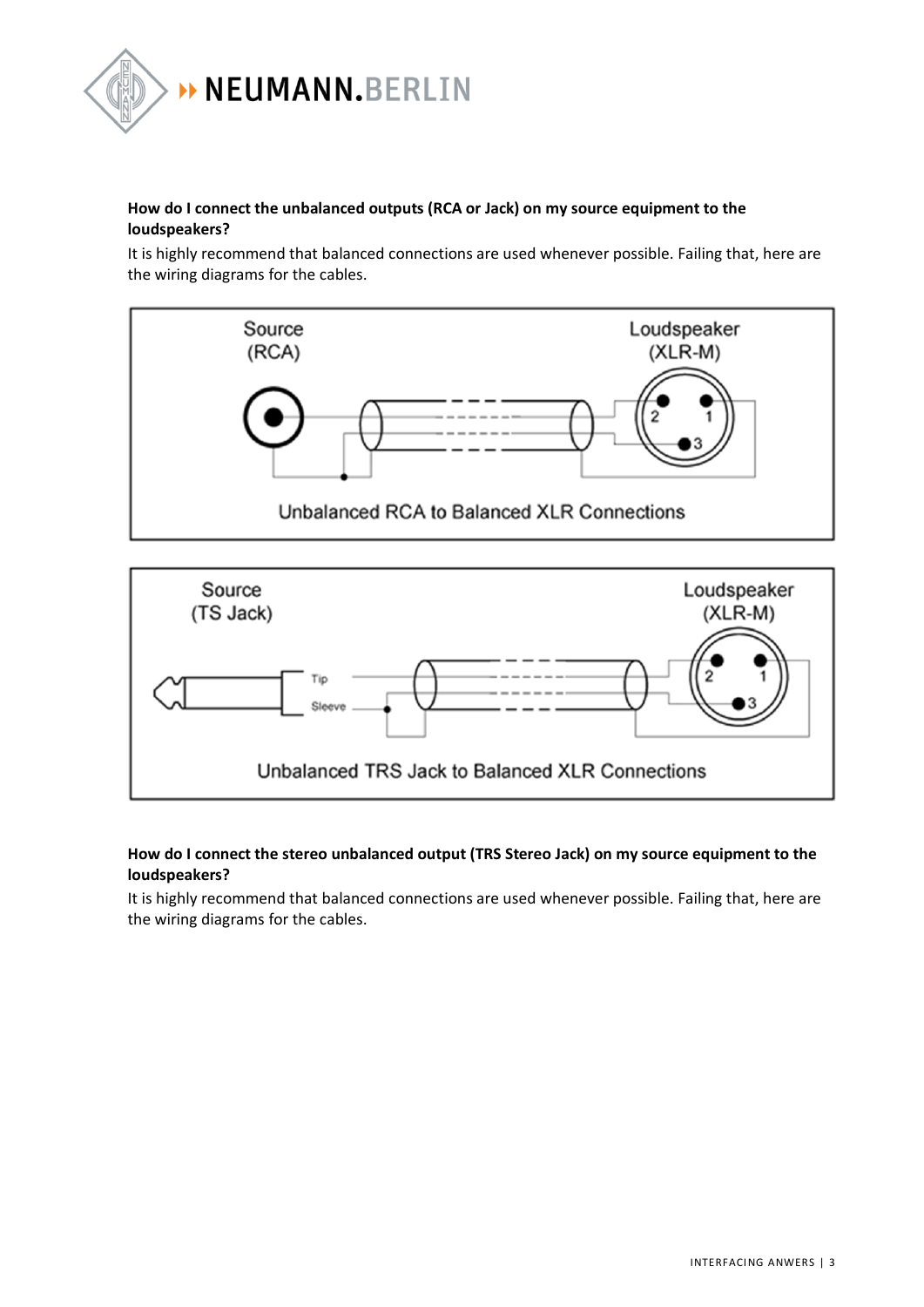



# **How do I connect more than one loudspeaker to a single output?**

Up to 10 inputs can be connected to a typical single line output, however this is dependent on the impedance of the output stage and input stages. To be sure of no degradation of the reproduced audio, use a signal distribution amplifier.

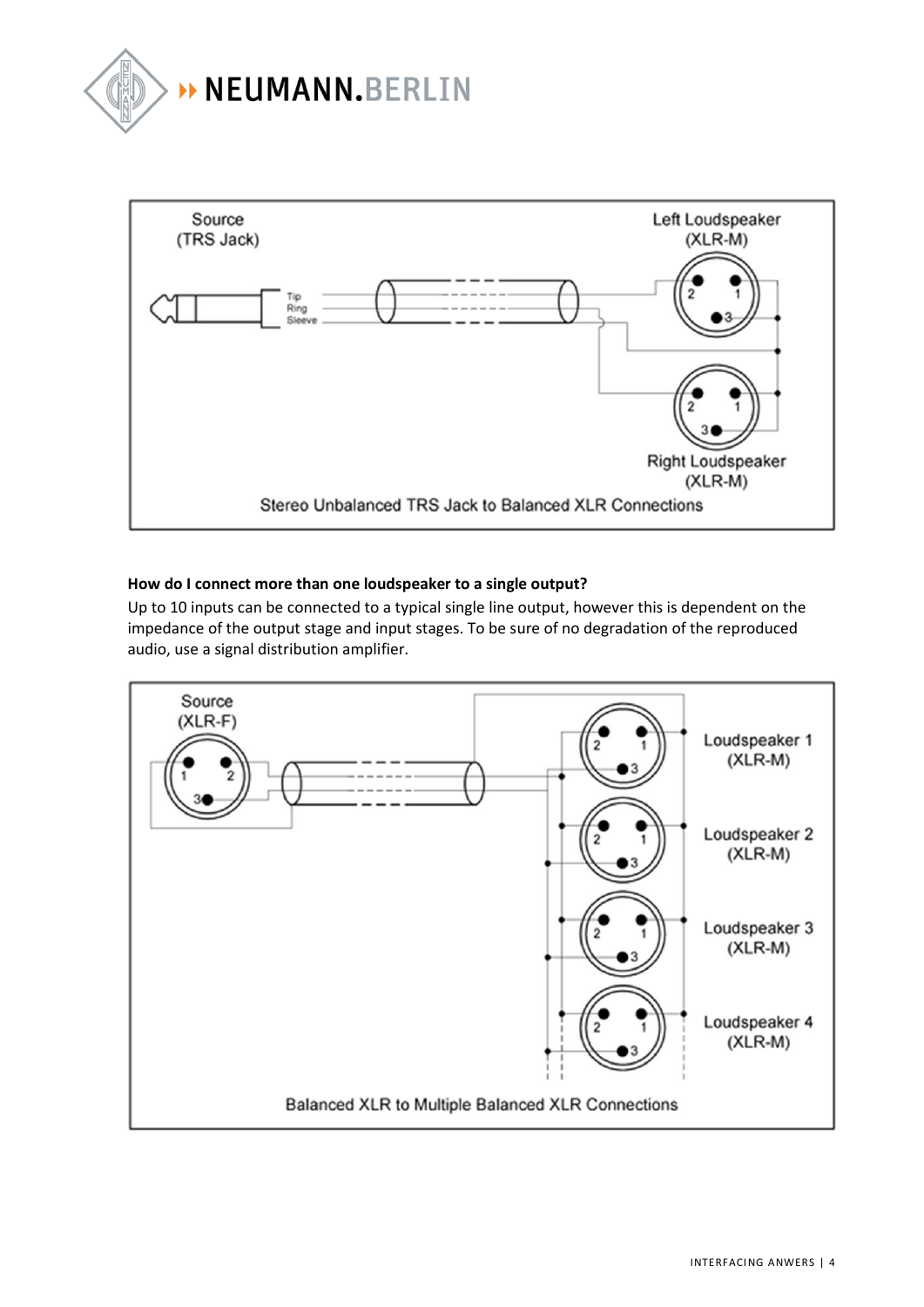

# **I have no pre-amp outputs on my equipment, so how do I connect the loudspeaker to the loudspeaker outputs of my power amplifier?**

Loudspeaker level outputs from amplifiers should never be connected to the inputs of active loudspeakers as the voltage level is too high and damage will occur to the input stage electronics. Use a source with line-level outputs.

# **How do I control the output level of the loudspeakers?**

There are various ways to control the volume of the loudspeaker system:

- The source controls the level of the output signals.
- **A [Pro M 1012](http://www.neumann-kh-line.com/neumann-kh/home_en.nsf/root/prof-monitoring_discontinued-monitors_studio-products_ProM1012_20160312164402) controls the level of the signals to the loudspeakers and subwoofers.**
- **•** An [SRC 1](http://www.neumann-kh-line.com/neumann-kh/home_en.nsf/HTMLProduct?ReadForm&path=prof-monitoring&accid=27B4521B67008E44C12573EC003D85D6) or RS-232 data is used to control the system volume in a subwoofer equipped with a 7.1 High Definition Bass Manager.

## **What kind of cables (mains, signal, and loudspeaker) do recommended?**

#### **Mains cables**

Suitable mains cables are supplied with every product so please use them. If they are not available use a mains cable that has a current rating exceeding that shown next to the mains socket on the back of the product.

## **Signal cables – analog**

Ideally balanced line connections should be used. If this is not possible, take care to wire unbalanced cables correctly. The cable itself should be mechanically robust, be non-microphonic, have low capacitance, and be shielded. The connectors should be mechanically robust and offer good electromagnetic shielding.

## **Signal cables – digital**

Firstly, do not use microphone cable as it has the wrong characteristic impedance resulting in unreliable transfer of the digital data. There are three types of digital audio signal that require three different types of cable: S/P-DIF, AES3 on XLR, AES3 on BNC.

#### **S/P-DIF**

| Characteristic impedance | 75 Ohm                            |
|--------------------------|-----------------------------------|
| Cable type               | Coaxial cable for S/P-DIF signals |
| <b>Connectors</b>        | RCA - RCA                         |
| Maximum length           | 10 <sub>m</sub>                   |